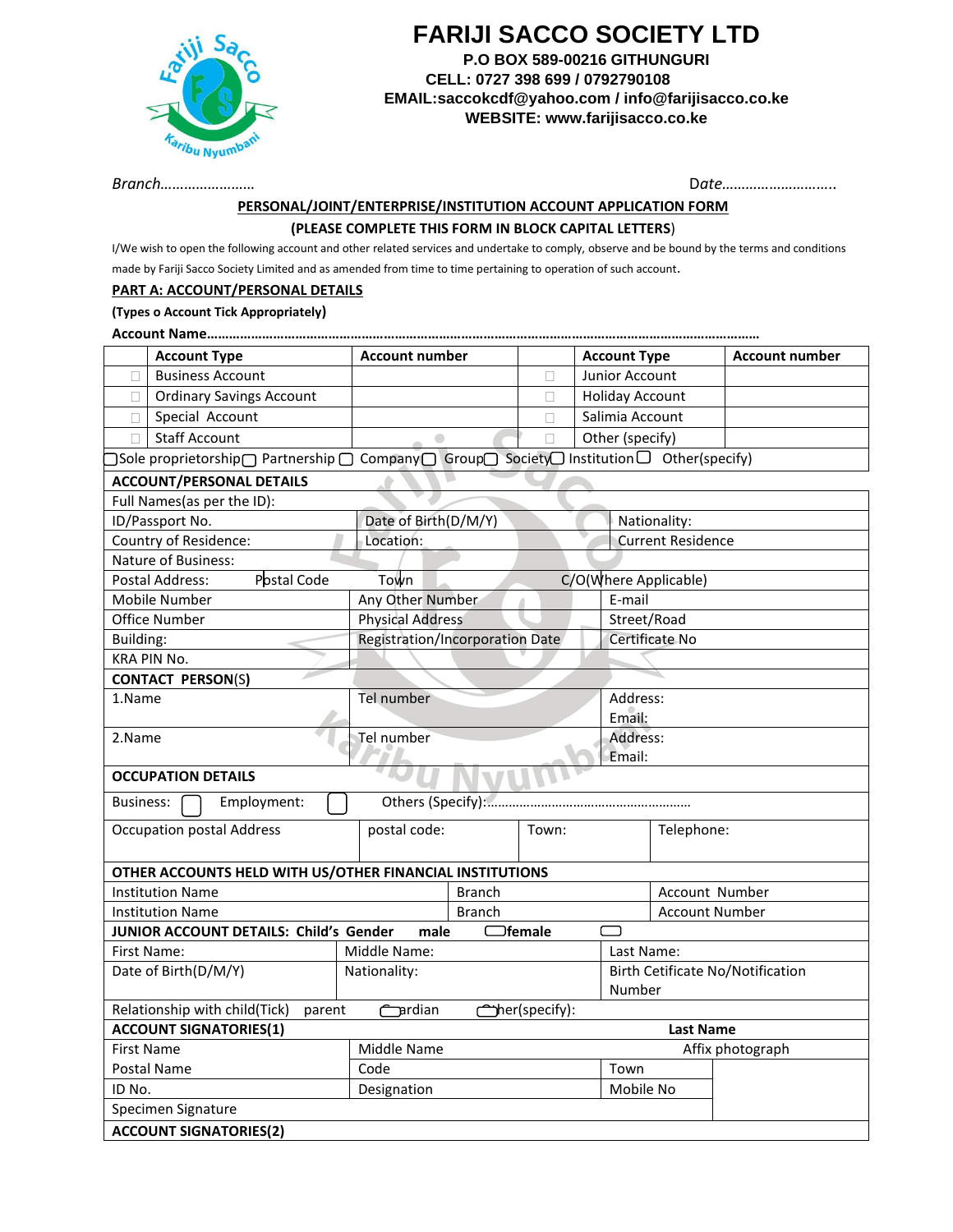| First Name:                                                                                                                            | Middle Name:                      |                                            |                                                   |                                  |                 | Last Name:                  |                  |                           |  |  |
|----------------------------------------------------------------------------------------------------------------------------------------|-----------------------------------|--------------------------------------------|---------------------------------------------------|----------------------------------|-----------------|-----------------------------|------------------|---------------------------|--|--|
| <b>Postal Address</b>                                                                                                                  | Code                              |                                            |                                                   |                                  | Town.           |                             | Affix Photograph |                           |  |  |
| ID No.                                                                                                                                 | Designation                       |                                            |                                                   | Mobile No.                       |                 |                             |                  |                           |  |  |
| Specimen Signature                                                                                                                     |                                   |                                            |                                                   |                                  |                 |                             |                  |                           |  |  |
| <b>ACCOUNT SIGNATORIES(3)</b>                                                                                                          |                                   |                                            |                                                   |                                  |                 |                             |                  |                           |  |  |
| First Name:                                                                                                                            |                                   | Middle Name:                               |                                                   |                                  |                 |                             | Last Name        |                           |  |  |
| <b>Postal Address</b>                                                                                                                  | Code                              |                                            |                                                   |                                  | Town            |                             | Affix Photograph |                           |  |  |
| ID No.                                                                                                                                 | Designation                       |                                            |                                                   | Mobile No:                       |                 |                             |                  |                           |  |  |
| Specimen Signature                                                                                                                     |                                   |                                            |                                                   |                                  |                 |                             |                  |                           |  |  |
| <b>ACCOUNT SIGNATORIES(4)</b>                                                                                                          |                                   |                                            |                                                   |                                  |                 |                             |                  |                           |  |  |
| First Name:                                                                                                                            | Middle Name:                      |                                            |                                                   |                                  |                 |                             | Last Name        |                           |  |  |
| <b>Postal Address</b>                                                                                                                  |                                   | Code                                       |                                                   |                                  |                 | Town                        |                  | Affix Photograph          |  |  |
| ID No.                                                                                                                                 | Designation                       |                                            |                                                   |                                  | Mobile No:      |                             |                  |                           |  |  |
| Specimen Signature                                                                                                                     |                                   |                                            |                                                   |                                  |                 |                             |                  |                           |  |  |
|                                                                                                                                        | Mode of Signing: Any  All to sign |                                            |                                                   |                                  |                 |                             |                  |                           |  |  |
|                                                                                                                                        |                                   |                                            |                                                   |                                  |                 |                             |                  |                           |  |  |
|                                                                                                                                        |                                   |                                            |                                                   |                                  |                 |                             |                  |                           |  |  |
| <b>AUTHORIZATION</b>                                                                                                                   |                                   |                                            |                                                   |                                  |                 |                             |                  |                           |  |  |
| <b>Full Names</b>                                                                                                                      | Id No./Passport                   |                                            | Telephone                                         |                                  |                 |                             |                  | <b>Specimen Signature</b> |  |  |
| 1.                                                                                                                                     |                                   |                                            |                                                   |                                  |                 |                             |                  |                           |  |  |
| 2.                                                                                                                                     |                                   |                                            |                                                   |                                  |                 |                             |                  |                           |  |  |
| <b>NEXT OF KIN</b>                                                                                                                     |                                   |                                            |                                                   |                                  |                 |                             |                  |                           |  |  |
| <b>NAME:</b>                                                                                                                           | <b>RELATIONSHIP:</b>              | ID/Passport:                               |                                                   |                                  | <b>Address:</b> | Telephone:                  |                  |                           |  |  |
|                                                                                                                                        |                                   |                                            |                                                   |                                  |                 |                             |                  |                           |  |  |
| <b>PART B: ADDITIONAL SERVICES</b>                                                                                                     |                                   |                                            |                                                   |                                  |                 |                             |                  |                           |  |  |
| ATM CARD REQUEST: Yes<br><b>BENEVOLENT</b>                                                                                             | - b<br>$D - D$<br>: Yes           |                                            | CHEQUE BOOK: Yes □ o<br>No. of leaves 25 $\Box$ 0 |                                  | $\Box$          | $\Box$                      |                  | OTHER SPECIFY:            |  |  |
| <b>MOBILE BANKING: Yes</b>                                                                                                             | Ъ                                 |                                            |                                                   | <b>Authorized Mobile Number:</b> |                 |                             |                  | Signature:                |  |  |
| Service(s) subscription confirmed by :Name                                                                                             |                                   |                                            |                                                   |                                  |                 | $\bullet$                   | Signature:       |                           |  |  |
| <b>PART C: DECLARATION</b>                                                                                                             |                                   |                                            |                                                   |                                  |                 |                             |                  |                           |  |  |
| I/We confirm that the information given herein is true to the best of my/our knowledge. I/We agree that i/we have read, understood and |                                   |                                            |                                                   |                                  |                 |                             |                  |                           |  |  |
| accepted the terms and conditions of this account and agree to be bound by them.                                                       |                                   |                                            |                                                   |                                  |                 |                             |                  |                           |  |  |
|                                                                                                                                        |                                   |                                            |                                                   |                                  |                 |                             |                  |                           |  |  |
|                                                                                                                                        |                                   |                                            |                                                   |                                  |                 |                             |                  |                           |  |  |
|                                                                                                                                        |                                   |                                            |                                                   |                                  |                 |                             |                  |                           |  |  |
| <b>PART D:OFFICIAL USE ONLY</b>                                                                                                        |                                   |                                            |                                                   |                                  |                 |                             |                  |                           |  |  |
|                                                                                                                                        | Lists of Documents Required       |                                            |                                                   |                                  |                 |                             |                  |                           |  |  |
| Certified Copies of Original IDs/Passports Obtained                                                                                    |                                   |                                            |                                                   |                                  |                 | <b>ATM Card Application</b> |                  |                           |  |  |
| Application details completed                                                                                                          |                                   | Cheque Book Application form               |                                                   |                                  |                 |                             |                  |                           |  |  |
| Specimen Signature(s) Obtained                                                                                                         |                                   | All customers Contact Information Obtained |                                                   |                                  |                 |                             |                  |                           |  |  |
| Photo captured                                                                                                                         |                                   | Memorandum and Articles of Association     |                                                   |                                  |                 |                             |                  |                           |  |  |
| Nominee Form(where Applicable)                                                                                                         |                                   |                                            |                                                   | CR 12 form                       |                 |                             |                  |                           |  |  |
| Certified Copies of Registration Certificates                                                                                          |                                   | Others (i)                                 |                                                   |                                  |                 |                             |                  |                           |  |  |
| Certified Copies of KRA Pin                                                                                                            |                                   |                                            |                                                   |                                  |                 | (ii)                        |                  |                           |  |  |
|                                                                                                                                        |                                   |                                            |                                                   |                                  |                 |                             |                  |                           |  |  |
|                                                                                                                                        | Name:                             |                                            |                                                   |                                  |                 | <b>Signature</b>            |                  | Date:                     |  |  |
|                                                                                                                                        | Account Opened By:                |                                            |                                                   |                                  |                 |                             |                  |                           |  |  |
| Checked By:                                                                                                                            |                                   |                                            |                                                   |                                  |                 |                             |                  |                           |  |  |
| Authorized By:                                                                                                                         |                                   |                                            |                                                   |                                  |                 |                             |                  |                           |  |  |
|                                                                                                                                        |                                   |                                            |                                                   |                                  |                 |                             |                  |                           |  |  |